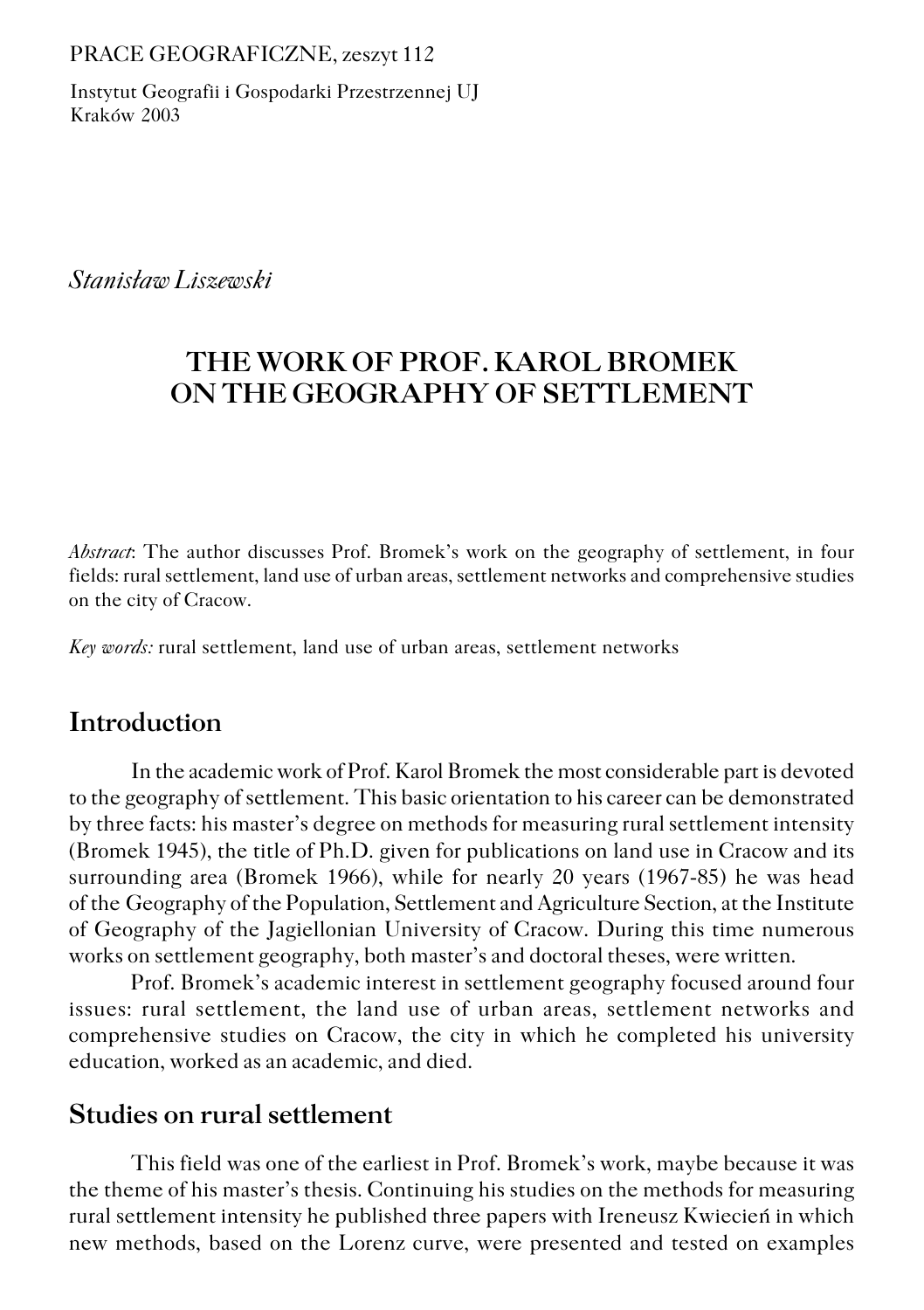of chosen villages from the voivodeship of Cracow (Bromek, Kwiecień 1969a; Bromek, Kwiecień 1970; Bromek, Kwiecień 1972a).

To understand fully the importance of these rural settlement studies, it is worth remembering that Polish geographers dealing with this problem in the pre−war period (Maria Kiełczeska and Bogdan Zaborski) mainly used methods developed by French and German geographers. They preferred a morphological approach with special stress on settlement origins (a historical approach) and simple statistical methods to define settlement intensity in a rural area (Demangeon). Prof. Bromek and Kwiecień's works defined the building density in the village and expressed it by a statistical measure – the Lorenz index. Their method needed to establish formal research units in which the buildings were mapped, followed by their distribution, shown graphically by the cumulative frequency curve, and the calculation of the coefficient. The authors chose as their basic unit a 400m<sup>2</sup> quadrat. An advantage of their method is not only the formal (numerical) result defining the density of buildings but also the opportunity to lead comparative investigations on villages with a variety of origins and forms, as well as the same village at various periods (a dynamic approach) to reveal the processes shaping the settlement unit.

It is a real pity that this method, developed and tested on examples from villages in the Cracow Voivodeship, is not used widely by contemporary Polish geographers who, neglecting rural settlement studies, have left this field to other disciplines.

Very good examples of the comprehensive geographical studies are found in the monographs on villages from various natural and economic regions, published by Prof. Bromek and based on master's theses under his supervision (Bromek, Miś 1967; Bromek, Leśnicki 1968). The village of Kaszów is representative of the zone surrounding Cracow with all the problems observed in such an area, while the village of Gronków is typical of Podhale, the mountain region in which considerable economic, demographical and social changes occurred at that period.

Both these studies are good examples of the presentation of field research and such investigations should be continued both in bachelor's and master's theses. These works made in the 60's are worth remembering and popularizing because they show not only the methods of geographical field investigations, but also the interesting results which can be obtained from research on rural settlement.

## **Studies on the land use of the urban areas**

This part of Prof. Bromek's work is, no doubt, the most well−known and frequently cited in the geographical literature. By this the present author means above all the fundamental land use study of Cracow (Bromek 1966), but his methodological work and other work under his guidance or in his research team is also highly valued. The idea of urban land use appeared during his work in the Regional Spatial Planning Office in Cracow and was developed during his co−operation with the planning authorities of Cracow and the Cracow Voivodeship.

The first publication on land use of a methodological character was made in themid−50's (Bromek 1955) and the method of land use mapping at the 1:5000 and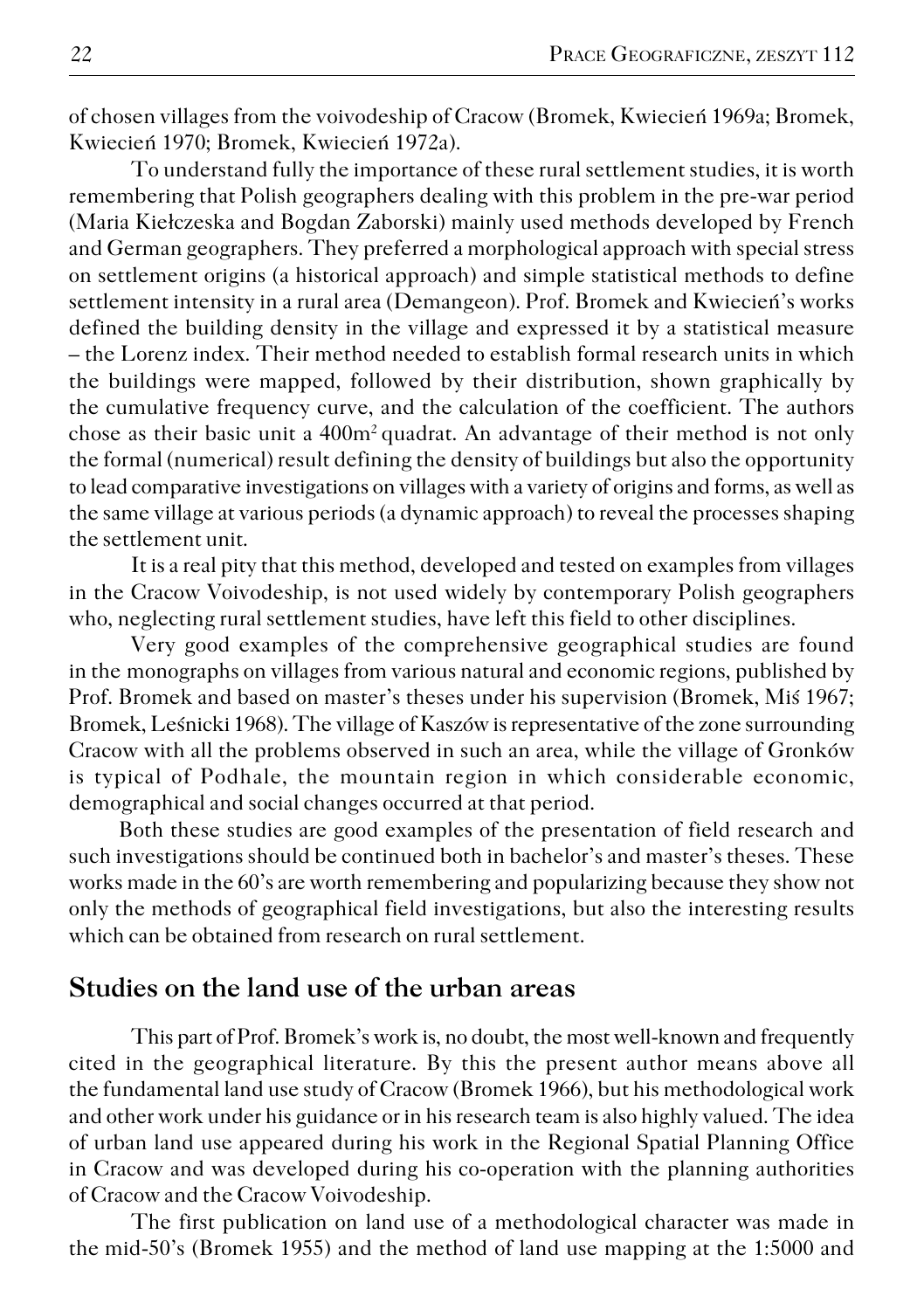1:25000 scales, presented in a short paper published in a leading Polish geographical journal with an international readership (*Przegląd Geograficzny*), became the basis for the mapping of the Cracow Powiat (district) – some 2500 km² in total.

The basic premise of this method was a functional attempt at spatial research, which was new in comparison with the investigations on the city's physiognomy and landscape in Cracow in the pre−war period (Kubijowicz, Mrazkówna and Simche). A significant feature of his land use maps was an inventory which lead to the establishment of a functional division of urban areas. The number of land use categories depended on the scale of the map and at the 1:25000 scale there were only seven categories of which only one – "technical" (marked in red) – contained not only the built−up areas, but those of industrial, mining and warehousing, as well as roads and railways. The term "technical" being understood as space permanently used by human activity, is the most typical for land use investigations made in Cracow.

More highly developed was the classification used at the 1:5000 scale in which twelve categories were distinguished, with eleven specific forms and nine mixed or transitional. The enlarging of the classification concerned mostly the "technical" category which was divided into: residential, industrial, railway and road categories. The most interesting element of this classification was the functional division of residential areas into central, suburban, rural−urban fringe and rural.

Using the land use maps made according to this classification in the 155 cadastral units of Cracow districts and villages of Cracow district (poviat)*,* he tried to define and explain the causes of the spatial differentiation of land use in the mapped area. Using thecadastral materials from 1848 for the same spatial units he also analysed temporal land use change for the 1848−1960 period. From the basic land use categories, especially the areas of "technical", intensive crops and vegetables as a part of the arable land, orchards and gardens within the total area, and the population density, Prof. Bromek distinguished eight land use zones, whose differences depended on the distance from the city-centre, four of which (377 km<sup>2</sup>) were outside of the city. The names of the urban zones reflect their functional character: central, inner, outer and suburban.

The work entitled *Land Use in* Cracow *and adjacent parts of the* Cracow*Powiat about 1960* (Bromek 1966) was the first in Poland and rare in internationally published work. Here the author, as a result of detailed empirical (field) investigation results showed not only the great functional differentiation of the city space (with its surrounding zone), but also explained the causes of this differentiation, both spatial and temporal.

This fundamental work did not complete the land use investigations in Cracow but on the contrary intensified them and was connected with the completion and publishing – in two successive papers – of an outline of a key for urban space use mapping at the 1:1000 scale (Bromek, Mydel 1972; Bromek, Malinowska, Mydel 1971a). This key, beside the presentation of earlier research results and the defining of the stages of investigation, developed the classification considerably and especially that of the "technical" category. For the mapping at the 1:1000 scale, 39 land use forms were distinguished within the urban area. During such detailed field work the authors, apart the functional classification of particular plots, proposed a collection of material to lead to numerous thematic maps at the 1:5000 scale concerning ownership, age,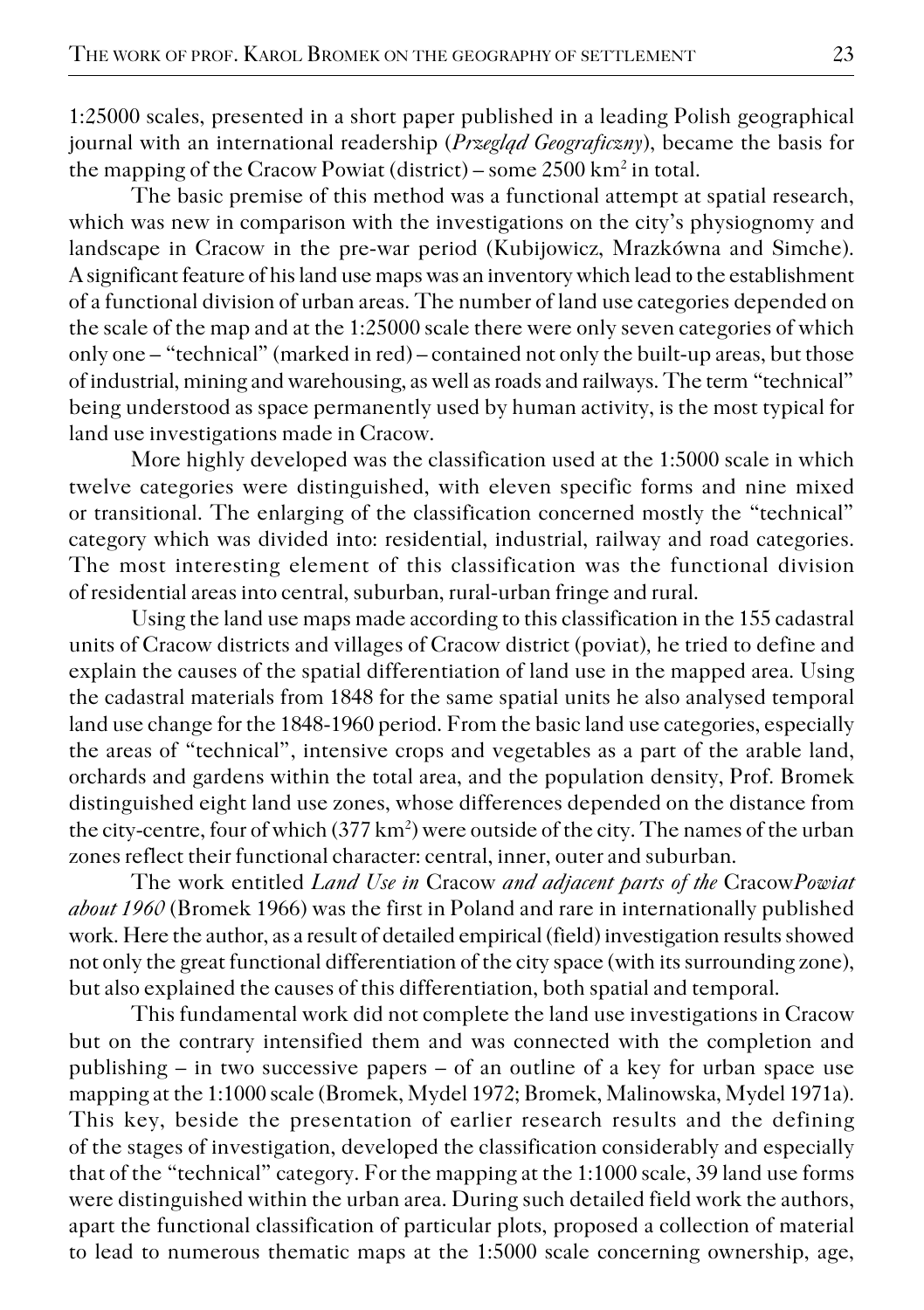facilities (with technical infrastructure) and height (number of floors), distribution of industry and services, type of road surface and transport.

The publishing of this key by Prof. Bromek and his collaborators was connected with those former master's theses which were studies of particular cadastral districts in Cracow. Some of them were published and thus became known to town planners and geographers. The author knows of those on the 1st cadastral unit – Śródmieście (Górka), the  $3<sup>rd</sup>$  – Nowy Świat (Mydel),  $8<sup>th</sup>$  – Kazimierz (Luchter),  $16<sup>th</sup>$  – Łobzów (Środoń), 35th – Bronowice Małe (Prawelska−Skrzypek) and 46th – Rybitwy (Nowakowski). The numerous works on land use problems in Cracow and Rzeszów cities, all undertaken according to his method, were published by his team members – Górka, Mydel and Prawelska−Skrzypek. The last work by Prof. Bromek was his contribution to the Atlas of the Cracow Voivodeship (1979).

Summing up his work in the land use of urban areas, the author believes that Prof. Bromek created a Cracow school of urban spatial research. He prepared the methodology of this research, published it and then tested it during fieldwork, the fieldwork results being published in a monograph which was a synthesis of the results and ideas at that stage of his work. In improving the methods and making them more detailed, Prof. Bromek brought into his investigations a team of young academics who, as a result of this more developed method, made numerous detailed studies testing again his method of urban land use research. The results of their studies were used in successive syntheses which ended this stage of the investigation of urban land of Cracow.

It is worth stressing that the results from his land use surveys of Cracow have a wider universal meaning. They inspired or were used as examples in nearly all Polish geographical works concerning land use and the development of the spatial structure of cities, especially the larger ones.

#### **Settlement network research**

Prof. Bromek's work in this sphere is rather small − there is only one paper − but important. This publication concerned the spatial pattern of service centres in Poland and was published in *Przegląd Geograficzny* (Bromek 1947). This work is significant both from theoretical and practical points of view and it is worth remembering that it was written when discussion on the concept and pattern of the settlement network of Poland, in her new post−war shape, had just been started. Taking Christaller's theoretical concept of a hierarchy of tertiary centres as its basis, Prof. Bromek set it against the distribution of such centres in Poland. The central function rank was measured by commerce, administration and culture. Such an opposition let him distinguish nine classes of service centres: the highest ranked centre was Warsaw  $-9<sup>th</sup>$  (in spite of wartime destruction), seven cities were ranked  $-7<sup>th</sup>$ , and eleven  $-6<sup>th</sup>$ . A detailed identification of the service centre hierarchy was made for the Cracow Voivodeship.

It is worth stressing that Prof. Bromek used in his study on the Polish settlement network the method of a German geographer discredited because of his activity in the Nazi period – separating the academic value of his concept from the political. As was revealed later, his solution was appropriate because Christaller's concepts on settlement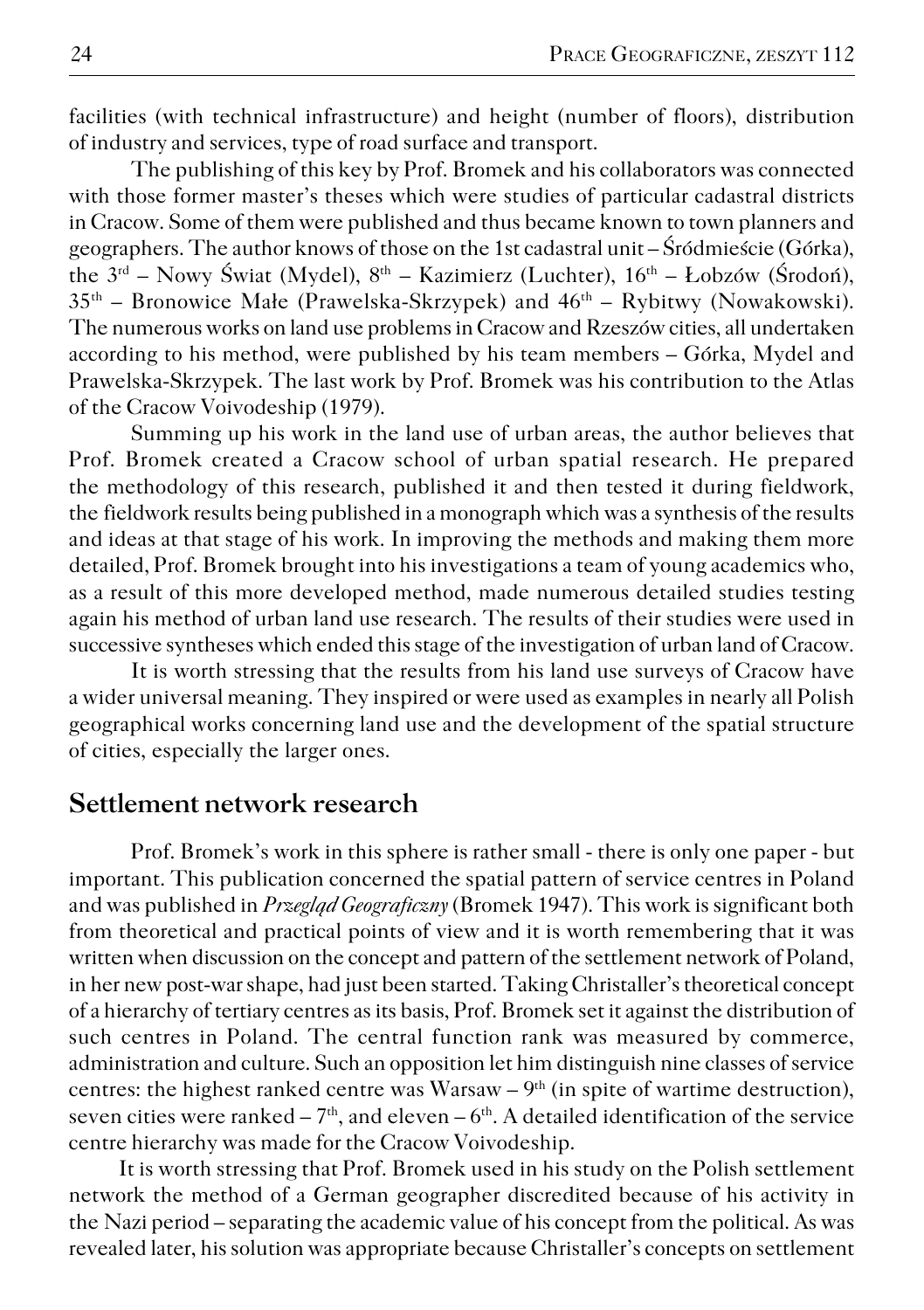network research are still analysed and discussed. His work also has considerable documentary value and can be used to investigate the changes occurring in the service centre hierarchy in Poland during the  $2<sup>nd</sup>$  half of the  $20<sup>th</sup>$  c.

## **Geographical studies on Cracow**

Prof. Bromek was an outstanding researcher of Cracow, the city where he lived and worked. His work is mostly on functional development and spatial structure, undertaken with planning institutions and continued until the end of his life. Most of his empirical studies, in which he tested his methodological premises and theoretical concepts, was achieved in Cracow. Thus he knew this city in detail and became an authority for town and spatial planners as a result of his publications which were used for theoretical and practical purposes.

The list of his works on Cracow opens with the vast study on the investigations by economic geographers (Bromek 1960). His successive publications present the spatial development of Cracow in a historical perspective (Bromek 1968a, 1969, 1971, 1975; Bromek, Kortus 1972b) in which Cracow's land use and growth are presented against the physical environment.

This part of his work was completed with a paper on the spatial structure of theCracow Agglomeration (Bromek 1975a) and two maps (Plates No. 3 and 24) of the*Atlas Miasta Krakowa* on the urban development of Cracow, and the position of Cracow at successive stages of Poland's territorial evolution (Bromek 1988; Bromek, Łużna 1988).

His interest in Cracow problems resulted not only from his own work but also the master's, doctor's and habilitation theses by his pupils and collaborators. Due to his work they inherited his interest and Cracow is the city best known and described by geographers, whose results are cited all over the world.

## **Conclusion**

Prof. Bromek's work on settlement geography contains 14 original studies, papers and monographs, four academic notes and three maps published in atlases. The quantity is small but their value is considerable. He was the rare example of a scholar who led his investigations in a very orderly way, starting by preparing methods which were verified during empirical studies, and the collected material was finally used to make syntheses and theoretical generalisations. The proof of his success is the urban land use synthesis tested on the example of Cracow, and the preparing of a team of researchers who continued his investigations. Their theme, their methodological homogeneity and their scope allows the author to state that Prof. Bromek created at Cracow an original school of urban spatial research. As most of his detailed studies concerned Cracow, the city was known to geographers and described almost completely before the transition epoch at the end of the 80's. His merits in this domain are undoubted.

To finish I should like to reveal that one of the motives for preparing this paper was the omission of Prof. Bromek from the volume which presented the Polish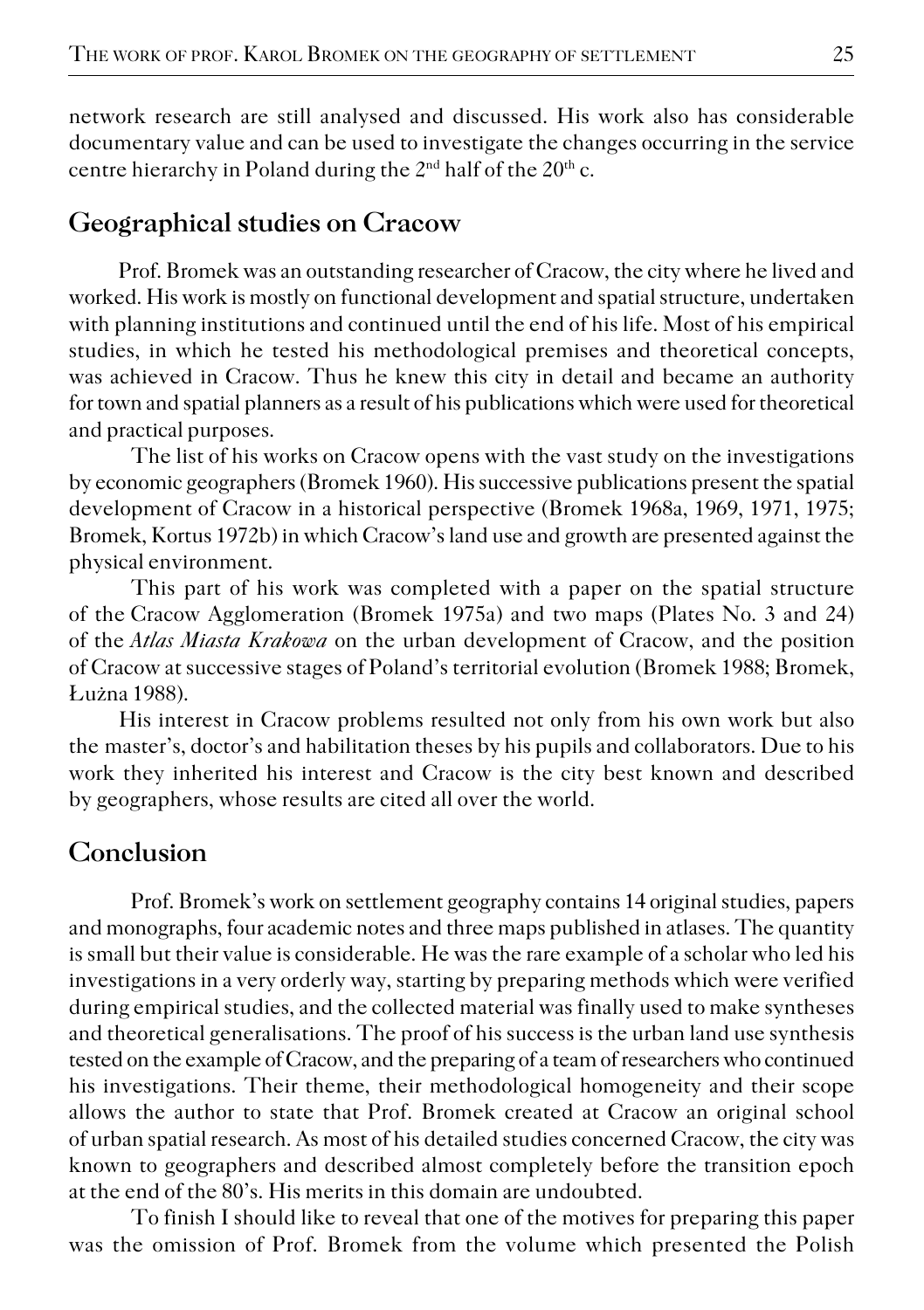geographers who dealt with settlement and population geography in independent Poland (1918−1993), edited by myself (Liszewski ed. 1995). So in this way I want to commemorate the rich and important academic work of Prof. Bromek for the geography of settlement.

#### **References:**

- Bromek K., 1945, *Metody obliczania stopnia skupienia osadnictwa wiejskiego*, Kraków, 13. (non−published thesis).
- Bromek K., 1947, *Układ przestrzenny ośrodków usługowych w Polsce ze szczególnym uwzględnieniem woj. krakowskiego*, Przeg. Geogr., 21, 3−4, 287−292.
- Bromek K., 1955, *Opracowanie szczegółowej mapy użytkowania ziemi dla Krakowa*, Przeg. Geogr., 27, 3−4, 589−604.
- Bromek K., 1960, *Stan badań geograficzno−gospodarczych dotyczących Krakowa i okolicy,* Zesz. Nauk. UJ, Prace z geografii ekonomicznej, 1, 7−32
- Bromek K., 1966, *Użytkowanie ziemi w Krakowie i przyległych częściach pow. krakowskiego około 1966 roku*, Zesz. Nauk. UJ, Prace Geogr., 14, Kraków, 103 (habilitation thesis).
- Bromek K., Miś M., 1967, *Kaszów wieś położona na granicy strefy podmiejskiej Krakowa*, Zesz. Nauk. UJ, Prace Geogr., 15, 43−60.
- Bromek K., Leśnicki J., 1968, *Gronków przykład wsi podhalańskiej.* Zesz. Nauk. UJ, Prace Geogr., 20, 15−21.
- Bromek K., 1968a, *Położenie geograficzne, powstanie i rozwój Krakowa,* Sprawozdanie z posiedzeń Komisji Nauk Geogr. Oddziału PAN w Krakowie, VII−XII, Kraków, 751−753.
- Bromek K., 1969, *Rozwój miasta*, [w:] *Studia geograficzne rozwoju i gospodarki miasta Krakowa*, Folia Geogr., s. Geogr.−Oecon., vol.I, Kraków, 21−60.
- Bromek K., Kwiecień I., 1969a, *Zastosowanie miary koncentracji do badań skupienia i rozproszenia osadnictwa wiejskiego,* Folia Geogr., s. Geogr.−Oecon., II, Kraków, 57−75.
- Bromek K., Kwiecień I., 1970, *Zastosowanie miary koncentracji do określenia wielkości skupienia osadnictwa wiejskiego,* Sprawozdanie z posiedzeń Komisji Nauk Geograficznych Oddziału PAN w Krakowie, I−VI, Kraków, 207−208.
- Bromek K., 1971, *Rozwój terytorialny miasta,* [w:] Kraków, rozwój miasta w Polsce Ludowej, PWN, 12−17.
- Bromek K., Malinowska D., Mydel R., 1971a, *Metoda szczegółowego zdjęcia użytkowania terenów miejskich,* Sprawozdania z posiedzeń Komisji Nauk Geogr. Oddziału PAN w Krakowie, I−VI, Kraków, 205−206.
- Bromek K., Mydel R., 1972, *Uwagi metodyczne do opracowania szczegółowej mapy użytkowania ziemi przestrzeni miejskiej,* Folia Geogr., s. Geogr.−Oecon., V, Kraków, 149−159.
- Bromek K., Kwiecień I., 1972a, *Application of Measure of Conncentration in Investigation of Density of Settlements,* Geographia Polonica, 21, 17−26.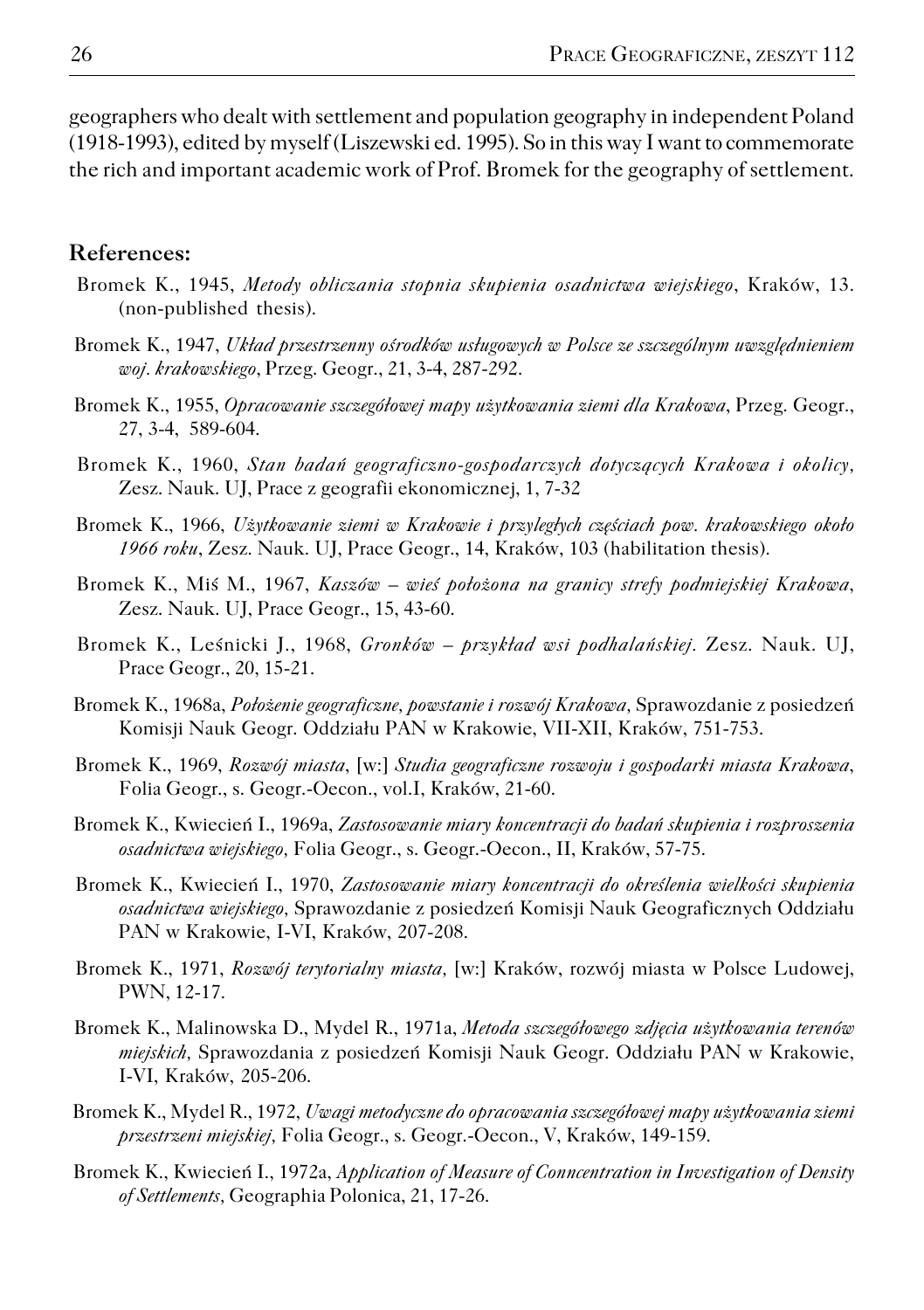- Bromek K., Kortus B., 1972b, *Rozwój, funkcje i struktura przestrzenna Krakowa,* Czas. Geogr., 43, 2, 131−149.
- Bromek K., 1975, *Zarys rozwoju historycznego i terytorialnego m. Krakowa*, Folia Geogr., s. Geogr.−Oecon., VIII, Kraków–Warszawa,15−36.
- Bromek K., 1975, *Struktura przestrzenna aglomeracji Krakowa,* Folia Geogr., s. Geogr.−Oecon., VIII, Kraków−Warszawa, 151−154.
- Bromek K., 1979, *Użytkowanie ziemi,* plansza w *Atlasie Miejskiego Województwa Krakowskiego,* PWN, Kraków.
- Bromek K., 1988, *Rozwój urbanistyczny Krakowa*, plansza 24 w Atlasie Miasta Krakowa, PPWK, Kraków.
- Bromek K., Łużna E., *Kraków na tle różnych etapów państwowości,* plansza 3 w Atlasie Miasta Krakowa, PPWK, Warszawa–Wrocław.
- Liszewski S., (red.) 1995., *Geografia osadnictwa i ludności w niepodległej Polsce. Lata 1918−1993.* III. Badacze.PTG – Komisja Geografii Osadnictwa i Ludności. Łódź, 212.

# **Dorobek Profesora Karola Bromka w zakresie badań nad geografią osadnictwa**

#### **Streszczenie**

Zainteresowania badawcze Karola Bromka w głównej mierze dotyczyły geografii osadnictwa. Z tego zakresu wykonał on pracę magisterską (Bromek 1945), rozprawę habilitacyjną (Bromek 1966), a w okresie 1967−85, kierując Zakładem Geografii Ludności, Osadnictwa i Rolnictwa Instytutu Geografii UJ, inspirował liczne badania z tej dziedziny.

Dorobek K. Bromka w omawianej dyscyplinie geografii obejmuje 21 publikacji, które dzielą się na 4 grupy. Pierwszą stanowią studia z zakresu geografii osadnictwa wiejskiego, w tym oryginalna metoda badań skupienia zabudowy (Bromek, Kwiecień 1969a, 1970, 1972a) oraz monografie wsi. Trwałe miejsce w polskim piśmiennictwie geograficznym zajmują prace K. Bromka z zakresu użytkowania ziemi w miastach, oparte o stale udoskonalaną metodę zdjęcia użytkowania terenów miejskich (Bromek 1955, Bromek, Mydel 1972). We wspomnianej rozprawie habilitacyjnej wykazał K. Bromek zróżnicowanie funkcjonalne przestrzeni Krakowa i jego strefy podmiejskiej, wyjaśniając zarazem czasowo−przestrzenne przyczyny tego zróżnicowania. Wypracowana metoda tych badań była stosowana i udoskonalana w pracach jego współpracowników i uczniów. K. Bromek zajmował się też badaniami sieci osadniczej, stosując metodę W. Christallera do analizy rozmieszczenia miast Polski (Bromek 1974), wykonał też syntetyczne